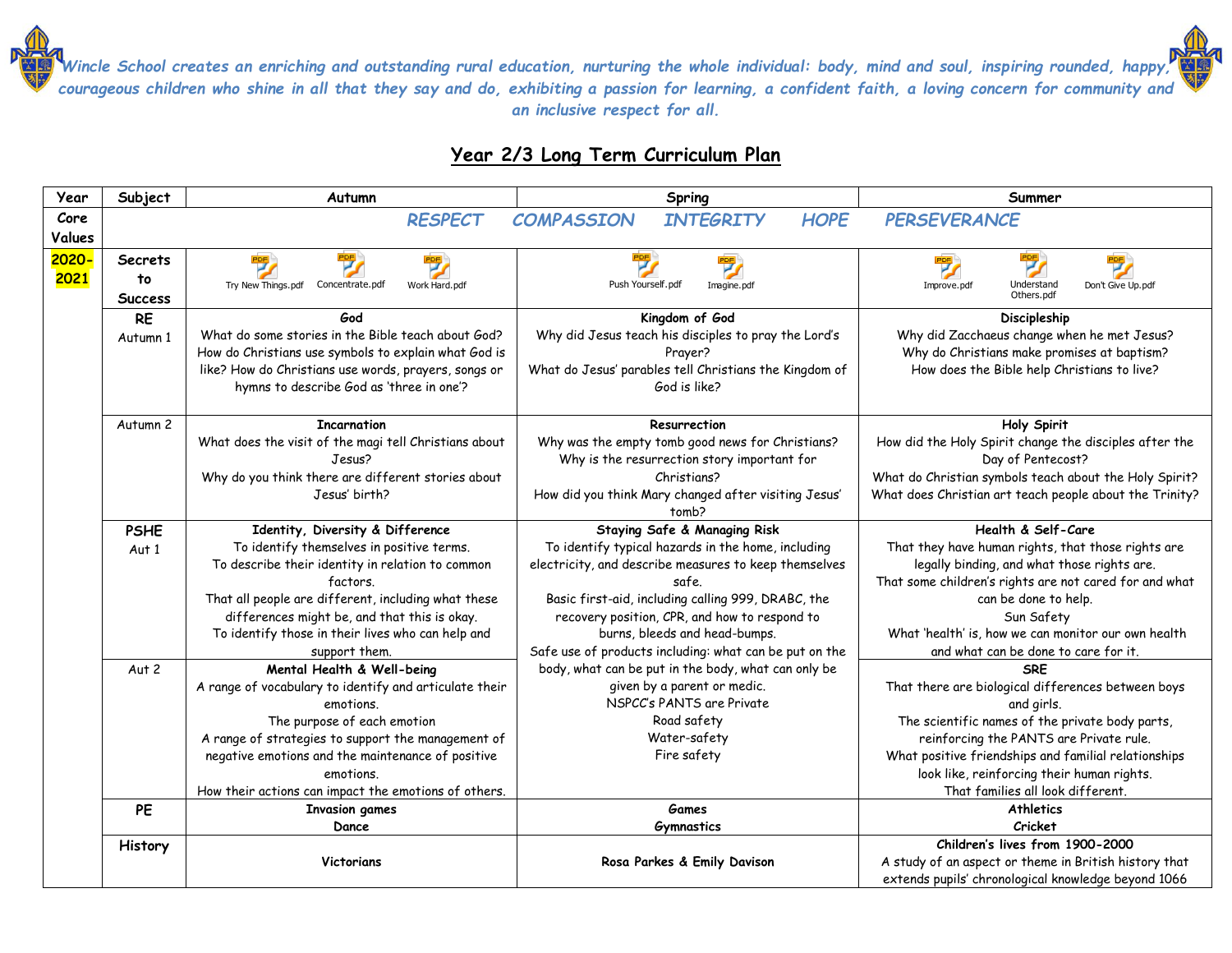|                | Focus on the lives of significant individuals in the                      | Focus on the lives of significant individuals in the past                                  |                                                           |
|----------------|---------------------------------------------------------------------------|--------------------------------------------------------------------------------------------|-----------------------------------------------------------|
|                | past who have contributed to national and                                 | who have contributed to national and international                                         |                                                           |
|                | international achievements.                                               | achievements.                                                                              |                                                           |
| Geography      | Locational Knowledge of the UK                                            | Place knowledge                                                                            |                                                           |
|                | Physical Geography                                                        | Comparison of UK to a European Country - France                                            | The Water Cycle                                           |
|                |                                                                           | Human Geography                                                                            |                                                           |
| <b>Science</b> |                                                                           | Animals/Living Things & their Habitats                                                     |                                                           |
|                | Light & Electricity                                                       | Working scientifically                                                                     |                                                           |
|                | Working scientifically                                                    | Explore and compare the differences between things                                         | Forces & Magnets                                          |
|                | Observe and name a variety of sources of light,                           | that are living, dead, and that have never been alive                                      | Working scientifically                                    |
|                | including electric lights, flames and the Sun                             | Identify that most living things live in habitats to                                       | Notice that some forces need contact between two          |
|                | Associate shadows with a light source being blocked                       | which they are suited to.                                                                  | objects, but magnetic forces can act at a distance.       |
|                | by something                                                              | Identify and name a variety of plants and animals in                                       | Observe how magnets attract or repel each other and       |
|                | Notice that light is reflected from surfaces.                             | their habitats, including micro-habitats                                                   | attract some materials and not others.                    |
|                | Find patterns that determine the size of shadows.                         | Describe how animals obtain their food from plants and                                     | Compare and group together a variety of everyday          |
|                | Identify common appliances that run on electricity.                       | other animals.                                                                             | materials on the basis of whether they are attracted to a |
|                | Construct a simple series electrical circuit.                             | Notice that animals, including humans, have offspring                                      | magnet, and identify some magnetic materials              |
|                | Identify whether or not a lamp will light in a simple                     | which grow into adults                                                                     | Describe magnets as having two poles.                     |
|                | series circuit and recognise that a switch opens and<br>closes a circuit. | Find out about and describe the basic needs of animals,<br>including humans, for survival. | Predict whether two magnets will attract or repel each    |
|                | Recognise some common conductors and insulators                           | Describe the importance for humans of exercise, eating                                     | other, depending on which poles are facing.               |
|                | and associate metals with being good conductors                           | the right amounts of different types of food, and                                          |                                                           |
|                |                                                                           | hygiene.                                                                                   |                                                           |
| <b>DT</b>      | <b>Incredible Inventions</b>                                              | <b>World Tapestries</b>                                                                    | Time Travel Café                                          |
|                | Take inspiration from design throughout history                           | Take inspiration from design throughout history (link to                                   | Take inspiration from design throughout history           |
|                | Design, make, evaluate and improve                                        | geography)                                                                                 | Design, make, evaluate and improve                        |
|                | Master practical skills: Mechanics, Electrics,                            | Design, make, evaluate and improve                                                         | Master practical skills: Food                             |
|                | Computing                                                                 | Master practical skills: Textiles                                                          |                                                           |
| <b>ART</b>     | <b>Sculpting Royalty</b>                                                  | In the Wild                                                                                | My Life                                                   |
|                | Develop ideas.                                                            | Develop ideas.                                                                             | Develop ideas.                                            |
|                | Master techniques: Sculpture                                              | Master techniques: Printing                                                                | Master techniques: Sketching                              |
|                | Take inspiration from the greats                                          | Take inspiration from the greats                                                           | Take inspiration from the greats                          |
| <b>Music</b>   | Rhythmic development - drumming                                           | Glockenspiels - musical notation                                                           | Film music                                                |
|                | Pitch development - vocal work                                            |                                                                                            | Pop music                                                 |
| English        | Text/Genre focuses to link with topics:                                   | Text/Genre focuses to link with topics:                                                    | Text/Genre focuses to link with topics:                   |
|                | Queen Victoria's Bathing Machine                                          | Great Women Who Made History                                                               | Journey to the River Sea                                  |
|                | Mill Girl/Street Child                                                    | The Lion, the Witch and the Wardrobe (Easter)                                              | Why Water's Worth it                                      |
|                | Focus author: Charles Dickens (Oliver Twist & A                           | The Creakers                                                                               | Focus Author: Roald Dahl (Boy, Rotten Rhymes, Charlie &   |
|                | Christmas Carol)                                                          | Focus Author: Rudyard Kipling (Just So Stories)                                            | the Chocolate Factory)                                    |
| Curriculum     | <b>Bliss Hill Museum</b>                                                  | Peak Wildlife Park                                                                         | Community visitors to share experiences                   |
| enrichment     | Gradbach - geographical skills & historical knowledge                     | Local Farms                                                                                | Time Travel Café                                          |
|                | Perform A Christmas Carol                                                 | Rudyard                                                                                    | <b>Instilling Inspiration</b>                             |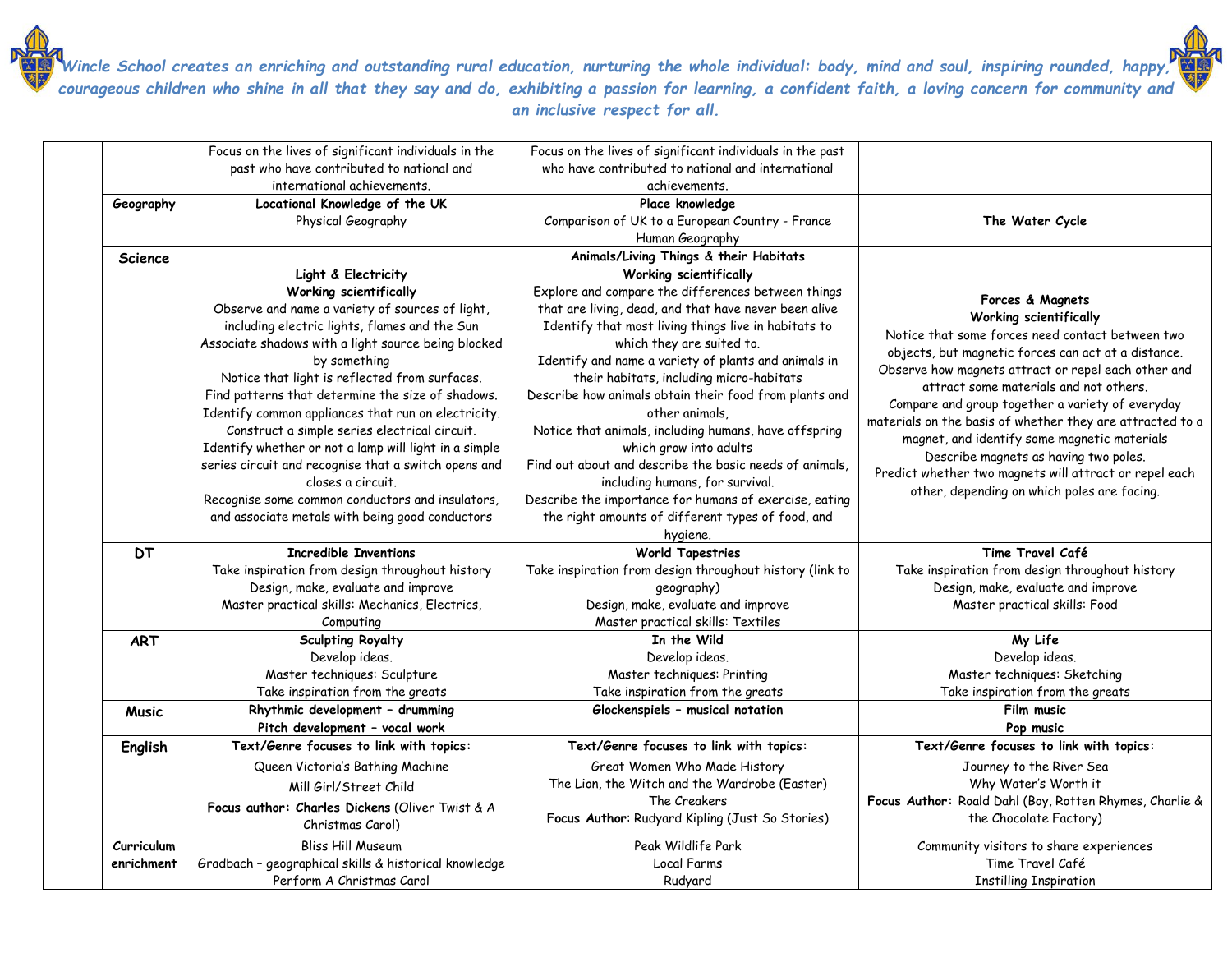

|  |  | littesworth/Carsington |
|--|--|------------------------|
|  |  |                        |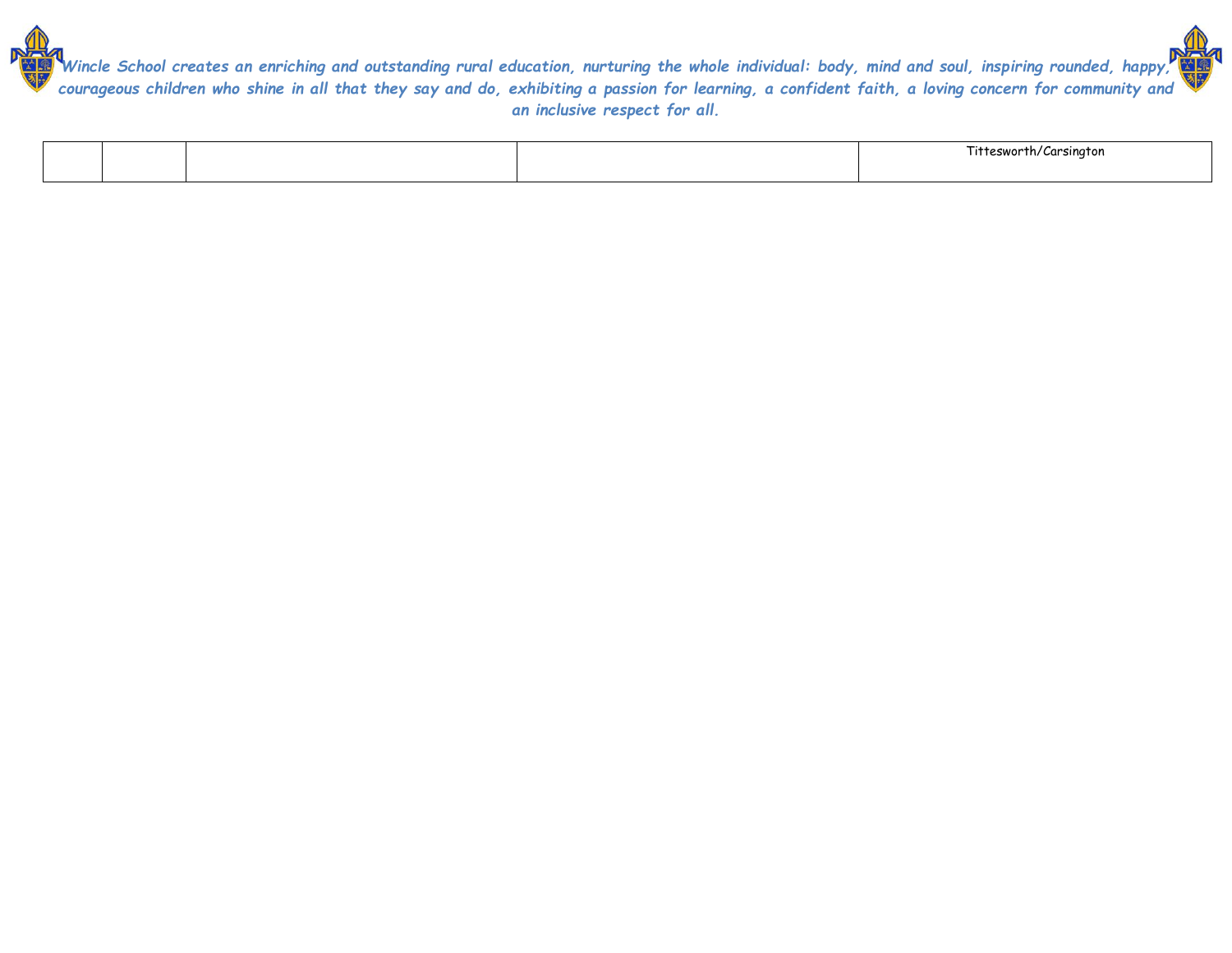| Year     | Subject             | <b>Autumn</b>                                                                                        | <b>Spring</b>                                             | Summer                                                  |
|----------|---------------------|------------------------------------------------------------------------------------------------------|-----------------------------------------------------------|---------------------------------------------------------|
| Core     |                     | <b>Compassion</b>                                                                                    | <b>Integrity</b>                                          | Perseverance                                            |
| Values   |                     |                                                                                                      |                                                           |                                                         |
| $2021 -$ | Secrets to          | 啰<br>寧                                                                                               |                                                           | 寧                                                       |
| 2022     | <b>Success</b>      | Try New Things.pdf Concentrate.pdf<br><b>Work Hard.pdf</b>                                           | Push Yourself.pdf                                         | Don't Give Up.pdf<br>Understand                         |
|          |                     |                                                                                                      | Imagine.pdf                                               | Improve.pdf<br>Others.pdf                               |
|          | <b>RE</b>           | <b>Good News</b>                                                                                     | <b>Forgiveness</b>                                        | Creation                                                |
|          | Autumn 1            | How does the Bible show Jesus living his life as                                                     | How does prayer help Christians start again?              | How did Adam and Eve spoil creation in Genesis?         |
|          |                     | good news?                                                                                           | How did Jesus show forgiveness to those who betrayed      | Why do Christians look after their local                |
|          |                     | How do stories of Jesus encourage his disciples                                                      | him?                                                      | environment?                                            |
|          |                     | to live as good news?                                                                                |                                                           | How do Christians look after the wider world and        |
|          |                     | How do Christians believe that God speaks good                                                       |                                                           | why?                                                    |
|          |                     | news to people through the life of Jesus?                                                            |                                                           |                                                         |
|          | Autumn <sub>2</sub> | <b>Christian Community</b>                                                                           | <b>Salvation</b>                                          | <b>Islam</b>                                            |
|          |                     | *How do Christians worship God in church?                                                            | How is the cross an important symbol for Christians?      | Why is Muhammad important to Muslims? Which             |
|          |                     | *Why is the Bible important to Christians?                                                           | What do Christians believe about salvation (being         | teachings of Muhammad (pbuh) do Muslims try to          |
|          |                     | How do we know when someone belongs to a                                                             | rescued/found)?                                           | follow? What do Muslims believe about the origins       |
|          |                     | Christian community?                                                                                 | Why do Christians believe Jesus rescued people?           | and authority of the Qur'an? Why are there so many      |
|          |                     | How are Christian communities different?                                                             | <b>Eucharist lessons</b>                                  | prophets in Islam? How do Muslims show community        |
|          |                     | What do Christians mean when they use the word                                                       |                                                           | is important in practice?                               |
|          |                     | church?                                                                                              |                                                           | What are some of the Muslim traditions done at          |
|          |                     |                                                                                                      |                                                           | home? Why do some Muslims fast during Ramadan?          |
|          | <b>PSHE</b>         | Drug, alcohol and tobacco education: Tobacco.                                                        | Mental health and emotional wellbeing:                    | Careers, financial capability and economic              |
|          | Autumn 1            | The definition of a drug and that they're harmful.                                                   | <b>Strengths and challenges</b>                           | wellbeing:                                              |
|          |                     | The effects and risks of smoking tobacco and                                                         | Celebrating achievements and setting personal             | Saving, spending and budgeting                          |
|          |                     | second-hand smoke.                                                                                   | goals                                                     | . What influences people's choices about spending       |
|          |                     | The help available for people to remain smoke                                                        | Dealing with put-downs                                    | and                                                     |
|          |                     | free or stop smoking                                                                                 | Positive ways to deal with set-backs                      | saving money                                            |
|          |                     | Medicines can be used to manage and treat                                                            |                                                           | People can keep track of their money                    |
|          |                     | medical conditions such as asthma, and that it is<br>important to follow instructions for their use. |                                                           | The world of work                                       |
|          |                     |                                                                                                      |                                                           |                                                         |
|          | Autumn 2            | Keeping safe and managing risk: Bullying - see<br>it, say it, stop it                                | Identity, society and equality: Celebrating<br>difference | Physical health and wellbeing: What helps me<br>choose? |
|          |                     | Recognise bullying and how it can make people feel                                                   | Valuing the similarities and differences between          | Making healthy choices about food and drinks            |
|          |                     | Different types of bullying and how to respond to                                                    | themselves and others                                     | How branding can affect what foods people choose        |
|          |                     | incidents of bullying                                                                                | What is meant by community                                |                                                         |
|          |                     | What to do if they witness bullying                                                                  | <b>Belonging to groups</b>                                | buy                                                     |
|          |                     |                                                                                                      |                                                           | Keeping active and some of the challenges of this       |
|          | <b>PE</b>           | <b>Invasion games</b>                                                                                | <b>Games</b>                                              | <b>Athletics</b>                                        |
|          |                     | Dance                                                                                                | <b>Gymnastics</b>                                         | <b>Tennis/Rounders</b>                                  |
|          | <b>History</b>      | <b>Tudors</b>                                                                                        | <b>Local history study</b>                                | <b>Indus Valley</b>                                     |